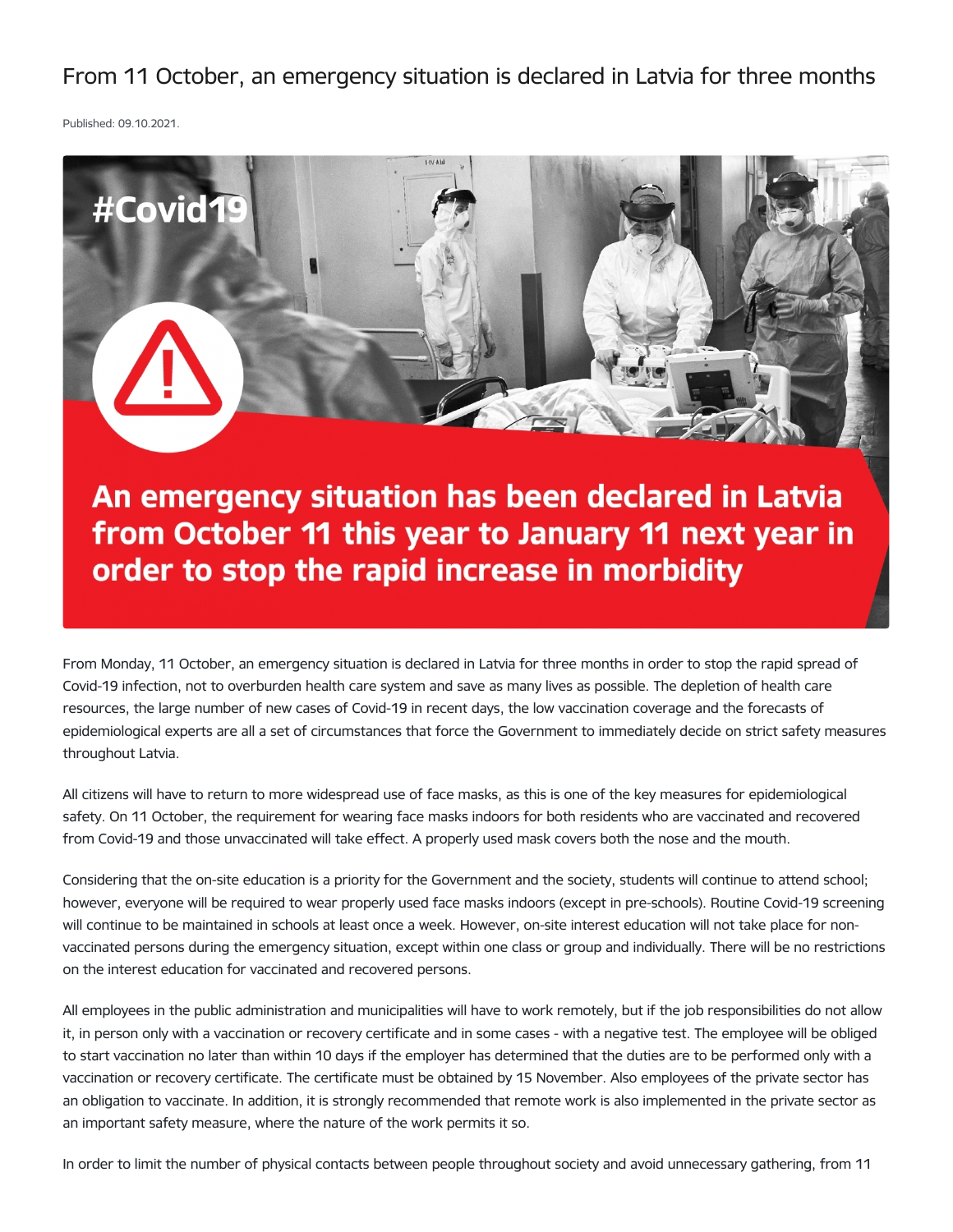October services will only be available and provided in an epidemiologically safe environment. Therefore, everyone must have a valid Covid-19 certificate, wear properly used face masks and a smaller number of people will be allowed to gather in a room at the same time, as well as 15 m2 of the area of the premises must be provided per person. Services related to indoor entertainment and attractions will not be allowed to operate. However, some services could still be provided on an individual basis.

In the field of culture, epidemiological safety requirements mostly involve operating in the "green" - safe - mode, but with stricter requirements (face masks, distance, fewer people, etc.). The new conditions will enter into force on 19 October due to a transitional period until 18 October, which is linked to previously announced events for which tickets have already been sold out.

From 11 October, unvaccinated people will have access to only the basic needs-carrying stores - food stores, pharmacies, opticians, stores selling pet food, press, hygiene products, telecommunication products and fuel retail stations. People with a vaccination or recovery certificate will also be allowed to visit other points of sales where a visitor control must be provided. In order to reduce the so-called spending of leisure time in shopping centres, it is planned to limit their activities on weekends to all residents.

In public catering, it is planned to maintain the possibility for people with a vaccination or recovery certificate to have a meal in person with a working time limit until 21:00. Meals will be available for take away for both vaccinated and non-vaccinated people.

During the emergency situation State Police in cooperation with the municipality police will primarily implement the compliance with safety measures and their control, as it has refocused its resources to ensure even stricter inspections in the areas entrusted to it. The main focus will be on the proper use of the mouth and nose covering in public places, in particular on public transport and in points of sales, as well as on compliance with gathering restrictions. The police will also strengthen the control of persons in self-isolation, as well as direct resources to the verification of interoperable certificates at the border. Increasingly, sudden large-scale inspections will also be carried out simultaneously throughout Latvia. Citizens must take into consideration that during the emergency situation, with the prevalence of Covid-19 infections rising, the intensity of police control and the frequency of penalties will increase significantly.

Unfortunately, a significant increase in Covid-19 cases is expected in our country, including an increase in the number of hospitalized patients. The information provided by the Centre of Emergency and Disaster Medicine on 7 October suggests that an average of 135 new Covid-19 patients could be hospitalized daily by 23 October, and up to 130 to 200 new patients by 30 October. As a result, between 1,300 and 1,700 patients would be in hospitals at the same time, which would put a significant strain on the healthcare system.

In the coming weeks, the ability of hospitals to admit new patients is endangered, including the cases of serious injuries, road accidents, complications during childbirth and other cases not related to the Covid-19 virus. Residents should be aware that emergency medical teams may be late to calls in emergency situations or refuse the visit. Due to the overload, the hospitals closest to the people on a daily basis may not be available and one might have to go to another city to the next free medical institution.

The possibility of setting up "field hospitals" and seeking foreign assistance in the event of a deterioration is not ruled out.

In the coming days and weeks, decisive and responsible action of every resident of Latvia, complying with the increased safety measures imposed in the country, is crucial.

At the same time, vaccination against Covid-19 remains the main national strategy to defeat the virus. Thanks to 46% of the inhabitants of Latvia who have fully completed the vaccination course against Covid-19, part of the society is already protected. The Government and everyone in this country can be grateful for the responsible action towards their own and other people's health and safety. However, in order to slow down the spread of the virus, faster and more decisive action is required from the part of the population that has remained hesitant and postponed vaccination.